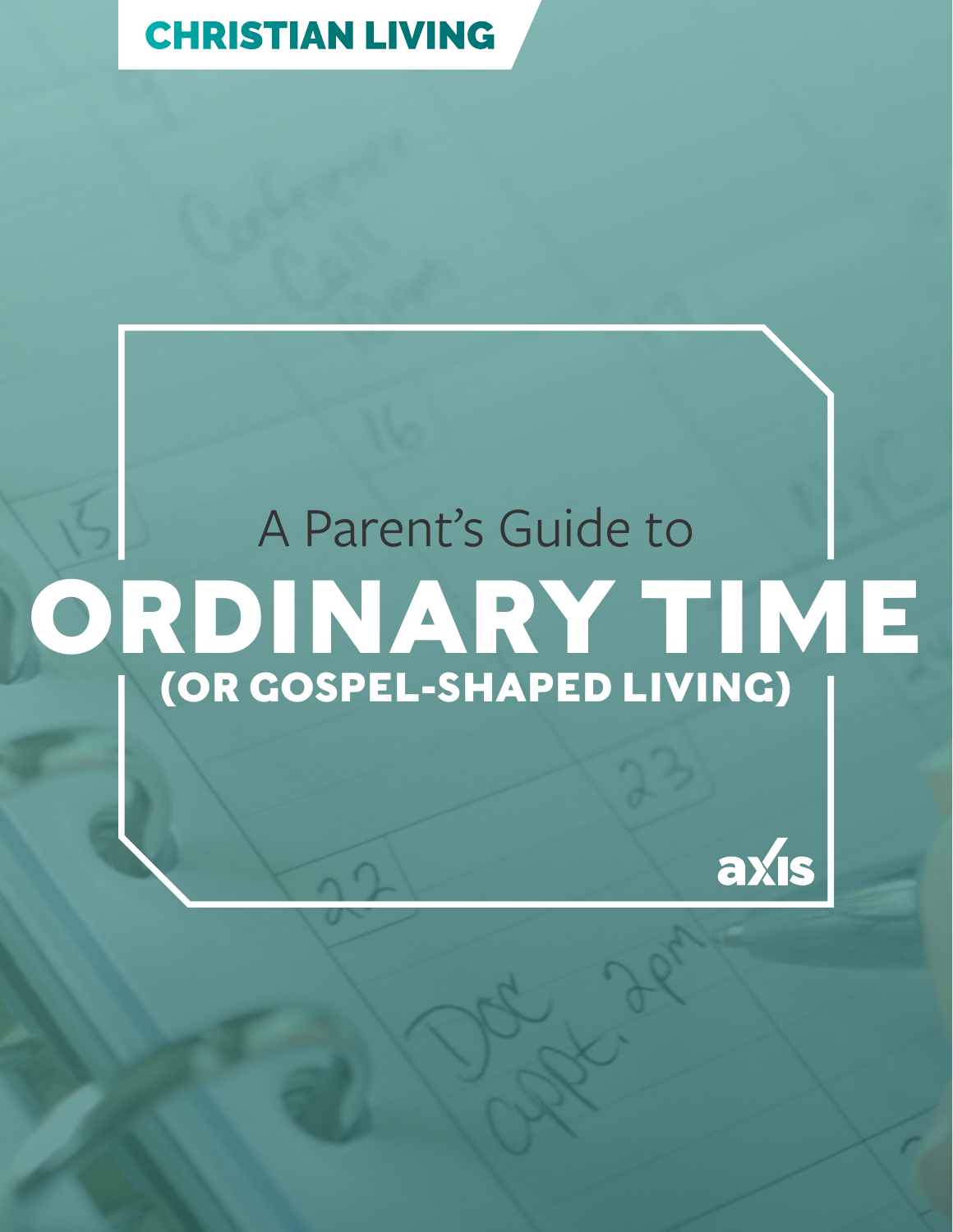## <span id="page-1-0"></span>ORDINARY TIME A Parent's Guide to

## **Contents (click to jump to section)**

| Jesus' life wasn't ordinary—aren't we supposed to live like Him? . 2 |
|----------------------------------------------------------------------|
|                                                                      |
|                                                                      |
|                                                                      |
| How do I help my teens see the ordinary from this perspective? 11    |
| What are some other habits for a gospel-shaped life? 12              |
|                                                                      |
|                                                                      |
|                                                                      |
|                                                                      |
|                                                                      |

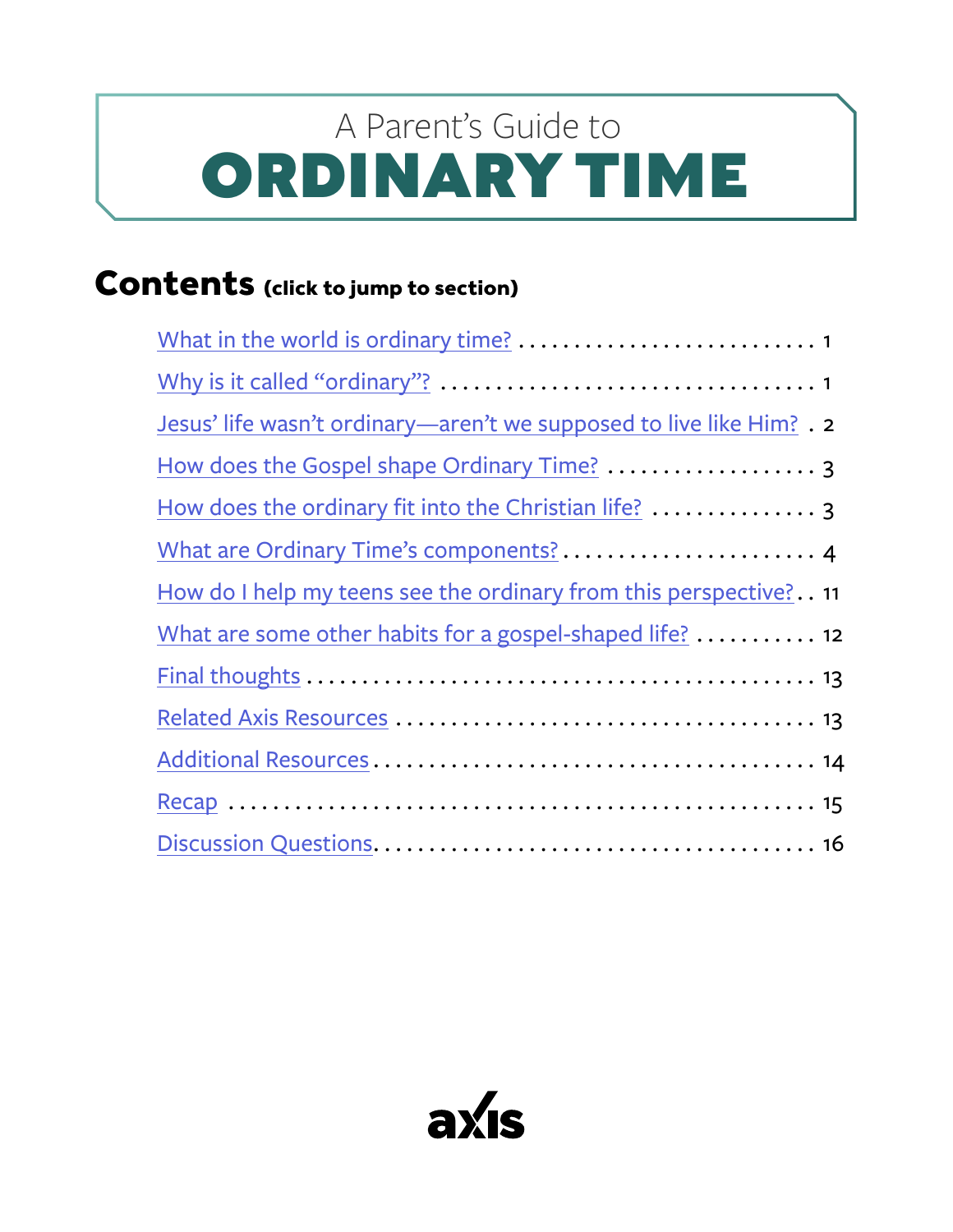## <span id="page-2-0"></span>**What in the world is ordinary time?**

Do a Google search for "ordinary," and you'll find words like "commonplace, usual, normal, standard, typical, common, customary, habitual, everyday, regular, routine, dayto-day...no special or distinctive features." But contrary to this meaning, Ordinary Time is not just a boring time of the year that we shouldn't care about; it's an important season in our liturgical year. Here the other seasons find their culmination. It's not insignificant time lacking definition, but new, redeemed time defined by all Jesus has done—His birth, childhood, baptism, temptation, ministry, death, resurrection, ascension, and the sending of His Spirit—those events we specifically honor during the more exciting events on the Liturgical Calendar. The seasons are the story of God, and Ordinary Time is the story of the people of God (the Church) lived out in light of the gift of the Spirit we received at Pentecost.

The more we fully enter the other liturgical seasons (see our Parent's Guides to [Advent](https://axis.org/product/membership-product-for-a-parents-guide-to-advent/), [Christmas,](https://axis.org/product/membership-product-for-12-days-of-christmas/) [Lent,](https://axis.org/product/membership-product-for-lent/) and [Easter](https://axis.org/product/membership-product-for-easter/) for more on that!), the more refreshing it is when Ordinary Time arrives. If every day were a feast or fast, we would grow weary. And likewise, after 6 months of ordinary time, we are ready to welcome Advent again. Ordinary Time lasts from the day after Pentecost Sunday in May to the day before Advent begins in December.

## **Why is it called "ordinary"?**

It stems from the word "[ordinal](https://aleteia.org/2017/06/05/the-surprisingly-deep-spiritual-meaning-behind-ordinary-time/)," which means "counted" time, referring to the practice of counting the weeks from Pentecost until Advent. Yet our modern perception actually fits: We spend six months in ordinary time, and thus it very much encompases the parts of life that are usual and normal. The real question is: *What is usual and normal* in the life of a Christian? We will seek to answer that throughout the course of this Parent Guide.

Ordinary doesn't mean boring. We must resist thinking that because something is the same or routine or repetitive, it's therefore "less than." This probably means we have our heads down, trudging along, forgetting to look up and see that God meets us through this creation He has made, *through this everyday-ness of our lives*, and that when we pull back the veil, life infused with the life of Christ is anything but "ordinary."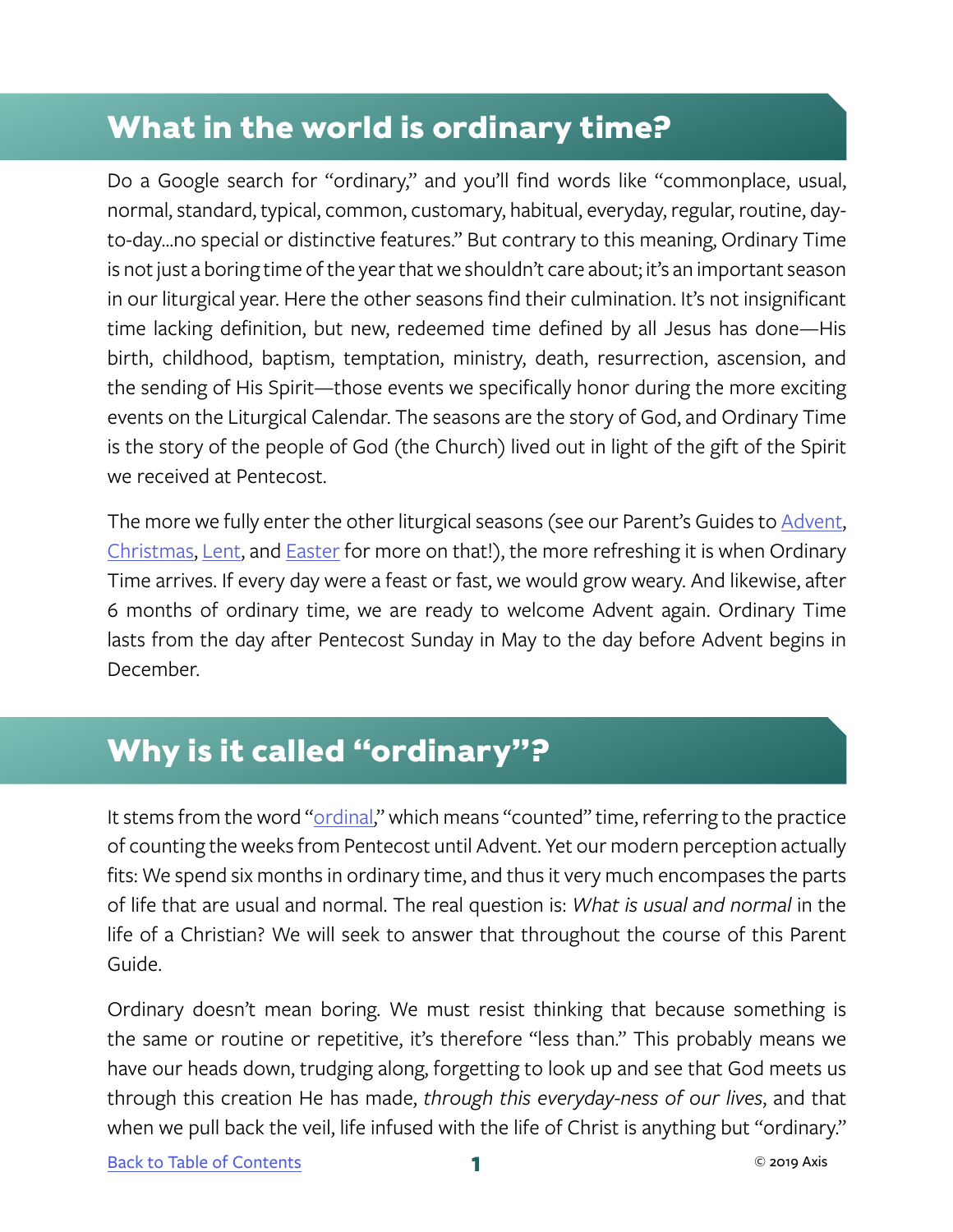## <span id="page-3-0"></span>**Jesus' life wasn't ordinary—aren't we supposed to live like Him?**

We are! Think about the amount of time Jesus spent living out the events we commemorate during the liturgical seasons, compared to the time He spent in "ordinary time." The liturgical seasons are the climax and center of the story, and ordinary time is every other part of it. But there is no story if you only have the climax. There were a whole lot of years between that first "Christmas" and "Easter," and the majority of the years of Jesus' life—years when no one knew who He really was, years when He wasn't "doing ministry" in the same way He would later on—are given no specific mention in the Bible.

But why? Did those years matter? Could Jesus have just showed up on Palm Sunday and done what He *really* came to do? Instead, He was born as an ordinary baby to an ordinary family. He lived many years of life in anonymity and obscurity, in ordinary life, because *all* of His life mattered (and still matters). He forged the path of new life for us, not just by the cross, but in all of His days. Every step He took, every breath He breathed and meal He ate and word He said, every night He slept, every word He studied, every prayer He prayed, every temptation He resisted, every pain and sadness He felt—He walked all of it so that we could follow Him and partake in the new way He has prepared for us.

In her book *[A Theology of the Ordinary](https://www.amazon.com/Theology-Ordinary-Julie-Canlis/dp/0692840281)*, Julie Canlis writes, "When we focus exclusively on the cross, we think wrongly that Christ became human simply to get a job done. We do not understand that His *being human was part of our redemption*....The atonement does not establish God's love—it stems from it" (emphasis added).

*Every moment Jesus spent on earth matters.* And because all of His life matters, all of our lives matter, too. We are invited to live this ordinary life shaped by all that Jesus has done, to live every moment of life in a way that is shaped by the Gospel. Trappist monk Thomas Merton once said, "[Every moment and every event](https://www.goodreads.com/quotes/705087-every-moment-and-every-event-of-every-man-s-life-on) of every man's life on earth plants something in his soul." And if we think about it, most of life is spent doing ordinary things: washing the dishes, taking the kids to school, mowing the lawn, or cooking a meal. And yet, in these very ordinary times, miraculous things happen: "Our children grow up, our marriages and relationships grow older, our vision expands, and [our souls ripen](http://www.beliefnet.com/faiths/catholic/2003/09/ordinary-time.aspx)."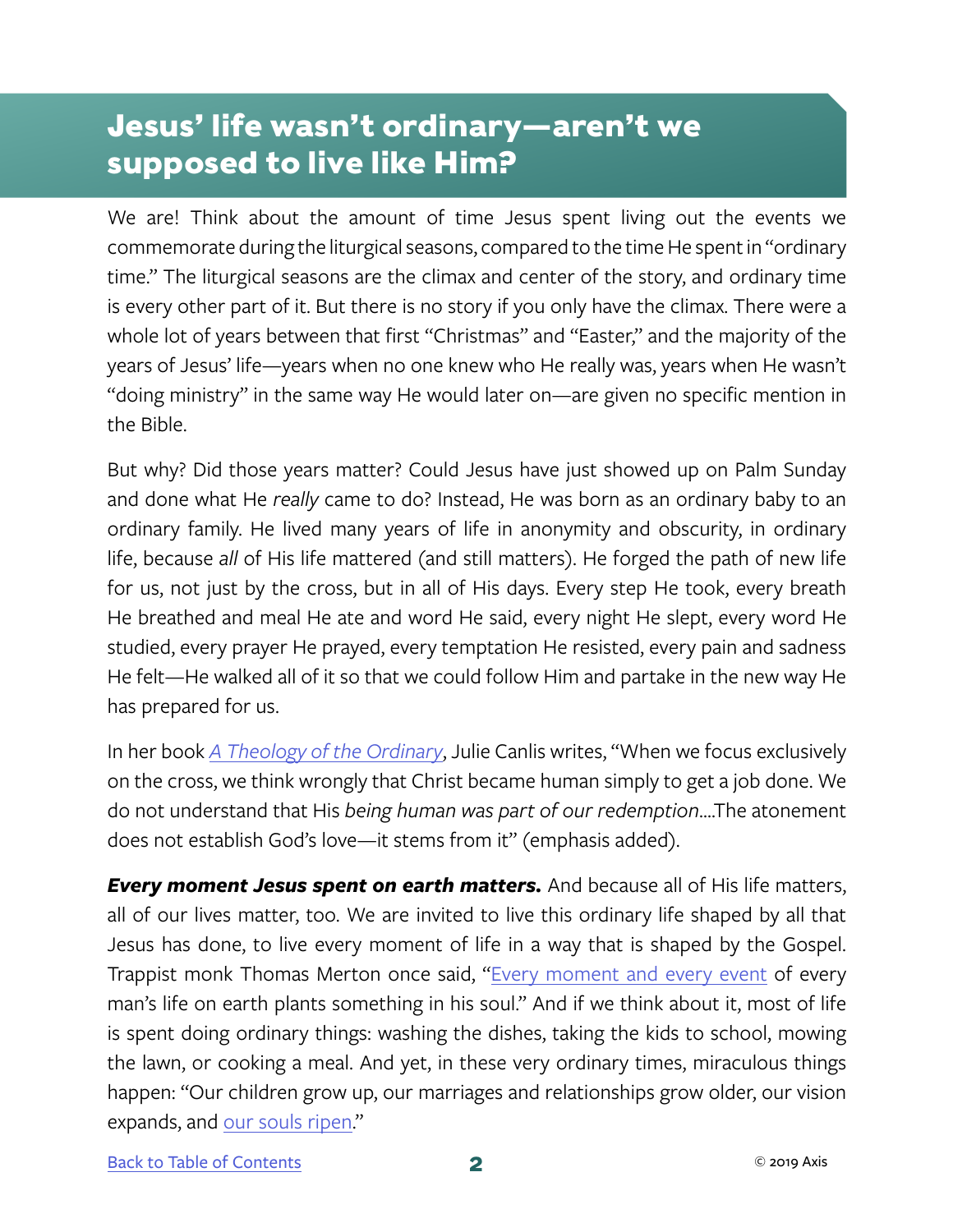## <span id="page-4-0"></span>**How does the Gospel shape Ordinary Time?**

In its essence, the Gospel is this: what **God**—the Father, Son, and Holy Spirit—has **done**, is **doing**, and **will do** for **us**, His people. It's easy to know this in our heads, but how often do we take the reins and live as if the burden is on us to save ourselves and the world? How often do we define ourselves and others based on what we can do, *not* on who we are or by what God has done *for* us? How often do we group and categorize people on the premises of so many things besides our true identity in Christ?

The truth is, before we could do anything for God, He extended His hand to us. In *[Liturgy of the Ordinary](https://www.amazon.com/Liturgy-Ordinary-Sacred-Practices-Everyday/dp/0830846239/ref=sr_1_2?s=books&ie=UTF8&qid=1530632474&sr=1-2&keywords=liturgy+of+the+ordinary+by+tish+harrison+warren&dpID=51xviwDbIHL&preST=_SY291_BO1,204,203,200_QL40_&dpSrc=srch)*, Tish Harrison Warren reminds us:

*Before you can know it, before you doubt it, before you confess it, before you can sing it yourself, you are beloved by God, not by your own effort but because of what Christ has done on your behalf. . . .We are marked from our first waking moment by an identity that is given to us by grace: an identity that is deeper and more real than any other identity we will don that day.*

## **How does the ordinary fit into the Christian life?**

The beauty of the Christian life is that we aren't required to "do big things" for God. Because of the Gospel, our *doing* originates from a place of *being*. We can live from a posture of **rest** in an identity of **grace** with the **peace** of knowing it's not up to us; instead, we are invited to be part of God's redeeming and restoring work in this world, which we are powerless to do ourselves. We can't win the world for Christ—He's already won it.

It's from a place of seeing our finitude and powerlessness that we become prepared to do anything for God at all. And that "doing" may not *feel* extraordinary day in and day out. We don't need to search for something far out there beyond reach, something elusive that we must always be grasping and striving for, an unattainable perfection of a life we think we should be living for God. What God is calling us to is right in front of us. Again Tish Warren says:

*Christ didn't redeem my life theoretically or abstractly—the life I dreamed of living or the life I think I ideally should be living. He knew I'd be in today as it is,*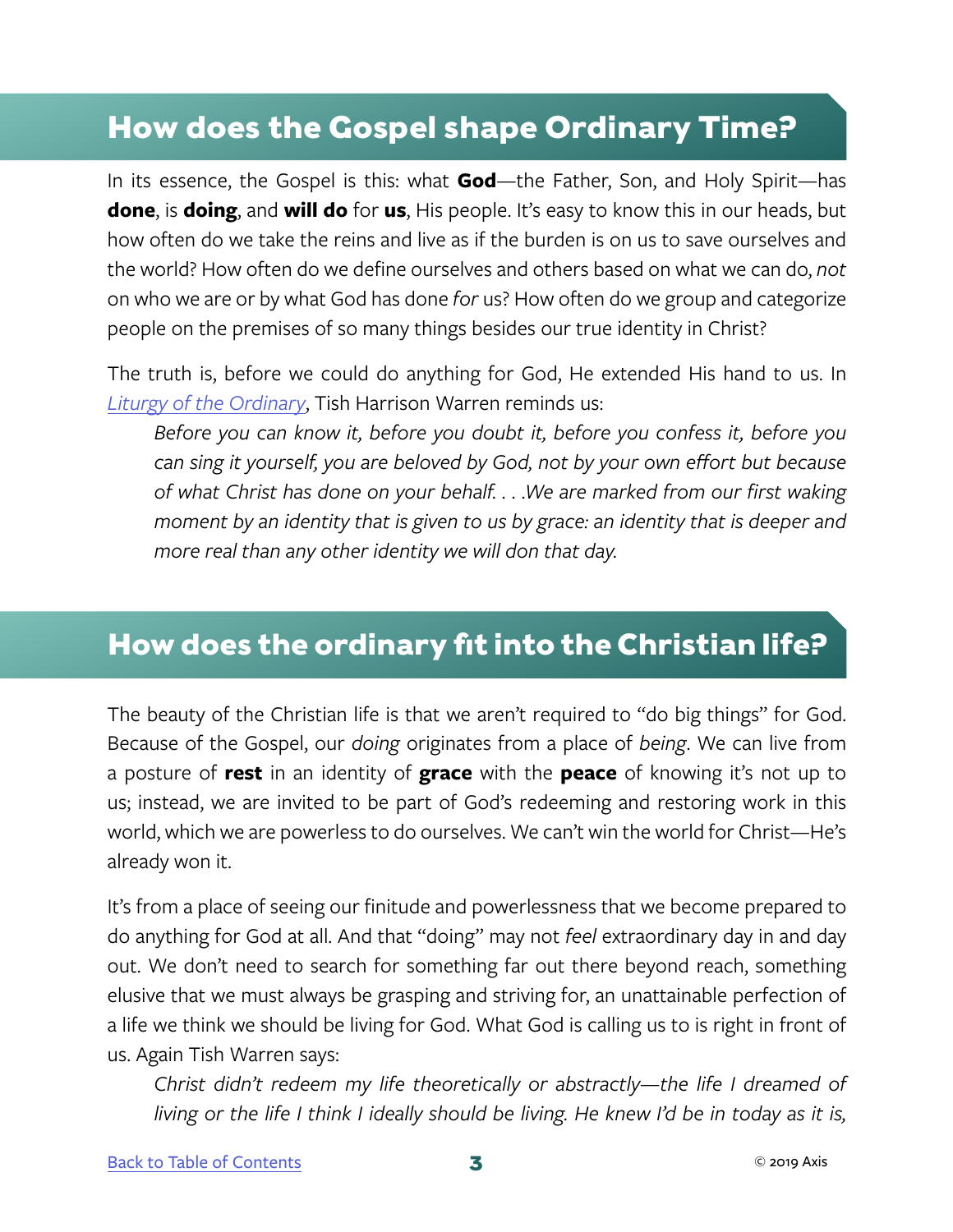<span id="page-5-0"></span>*in my home where it stands, in my relationships with their specific beauty and brokenness, in my particular sins and struggles.*

*Biblically, there is no divide between "radical" and "ordinary" believers. We are all called to be willing to follow Christ in radical ways, to answer the call of the one who told us to deny ourselves and take up our cross. And yet we are also called to stability, to the daily grind of responsibility for those nearest us, to the challenge of a mundane, well-lived Christian life.*

This physical world is shot through with glory, so "ordinary" doesn't mean devoid of meaning. Drinking a cup of coffee, driving our kids to school, working the same job we did last year, chatting with our neighbors, taking care of aging parents, and cooking dinner are all part of God's mission and purpose for us here. Annie Dillard [wrote](https://www.goodreads.com/quotes/530337-how-we-spend-our-days-is-of-course-how-we), "How we spend our days is of course how we spend our lives." But the tragedy is that most of us want to skip over the normal, daily routines because we fail to see the glory of God in the daily. *These mundane tasks aren't distractions from what we're really made to do; they are what we're made to do.* If this sounds like drudgery, then we need to ask for fresh eyes to see all of life sacramentally and holy.

The [last chapter of Romans](https://www.biblegateway.com/passage/?search=Romans+16&version=NIV) is one of those "names" passages that's often skipped over. But take a closer look. Was everyone remembered and commended for their extraordinary work for God? Some of them appear to be. But they're also commended for their hard work, their faithfulness, their mothering, their jobs, their hospitality, their obedience, their friendship—and many are just greeted because they are who they are.

## **What are Ordinary Time's components?**

#### Time

How is it that we should spend this time we have been given? Time is that elusive gem we are always chasing down and hoping for more of, yet ironically we structure our lives so that we never have any to spare.

God created time, which means it's for our good and not intended to be a burden. He created us for rhythm and order and structure. He put the lights in the sky. He separated light from darkness, day from night. He willed them to "serve as signs to mark *sacred times*, and days and years" [\(Genesis 1](https://www.biblegateway.com/passage/?search=Genesis+1%3A14-15&version=NIV), emphasis added). Ordinary time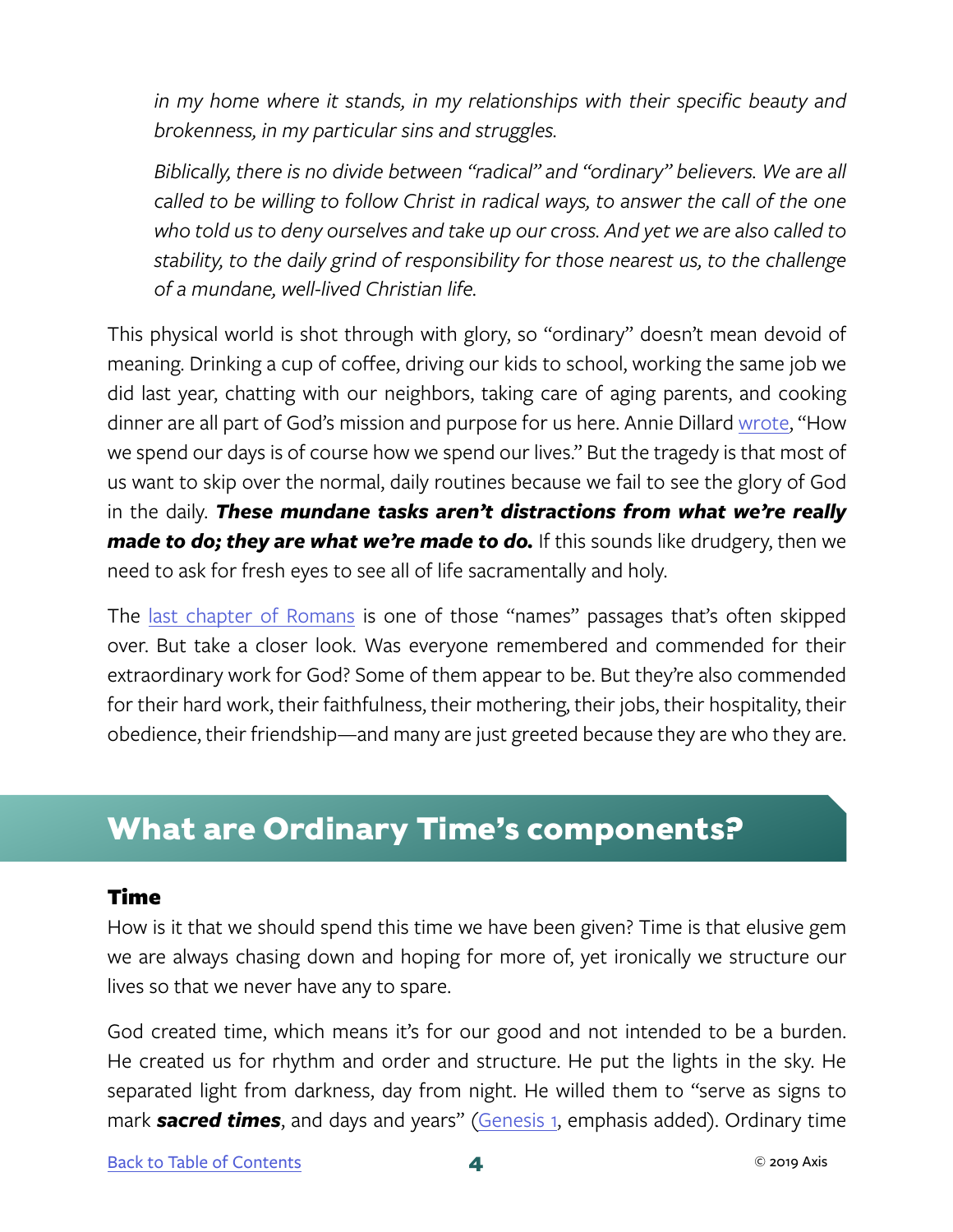is a good time to ask the question, "What is my (and my family's) time—each hour and day and week—centered around?"

The beauty of the Christian calendar is that it gives us an alternative to the story we are being told daily, the one that values work above all else, with our TV shows as the pinnacle of our day, and sports and patriotism anchoring our year. And while sports, entertainment, and the countries we belong to are good, these narratives aren't big enough, and they shouldn't be our center. They keep our worlds small and cause us to forget about the bigger reality we live in. The liturgical calendar, including Ordinary Time, centers our time, and thus our lives, around the Kingdom of God.

Because Christ has purchased our freedom, we are no longer bound to the old cycles of time that the ancient Hebrews had to follow. In light of that, how do we use all of our time well? Have we filled our schedules (and especially our kids' schedules) so full of activities and stimulation that we are too busy for the *really* important parts of life? Are the "ordinary," everyday things too "basic" for us and our children? It is in these routine moments in life that God generally speaks. He rarely shouts to us through the storm, but if given the space, we can hear Him gently whisper to us in the daily.

#### Worship

What's the most important spiritual discipline in the life of a Christian? Ask your teens and see what their answer is. Most of us grew up thinking that, hands-down, a personal quiet time was paramount. But the New Testament church and most of church history would beg to differ. They would say that corporate worship was the center and crux of spiritual life and formation, not reading your Bible by yourself (which was, in fact, impossible for the majority of the history of the Church since books are a modern luxury).

During Ordinary Time, without the specific practices and traditions of seasons like Christmas, there's instead an emphasis on Sunday worship. Why is that important? In his book *[Ancient-Future Time](https://www.amazon.com/Ancient-Future-Time-Forming-Spirituality-Christian/dp/0801091756)*, Robert Webber fittingly connects our worship each Sunday morning to the past, present, and future, saying that we "remember God's saving action in history; experience God's renewing presence; and anticipate the consummation of God's work in the new heavens and new earth." Worship is more than just fellowship or teaching or singing—there's a deeper story being told (or, at least, there should be) that we need to pay attention to. Worship immerses us in this story, and we reenact it each week, as we remember what God has done, experience what He is doing right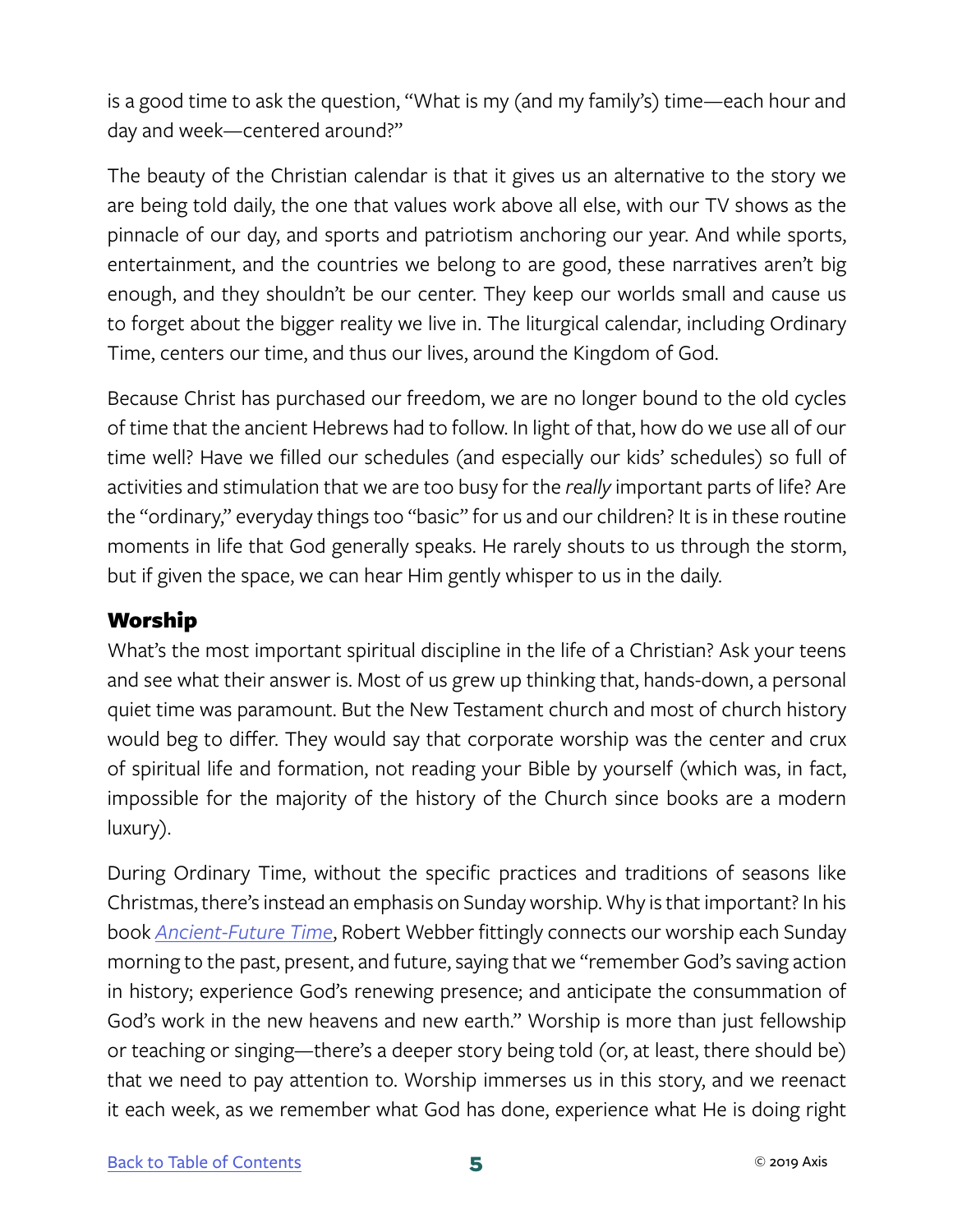now, and hope for what He is going to do.

Worship roots us in the story of God's Kingdom come on earth as it is in heaven. In so doing, our worship becomes overtly political. It may well be the most public, civic statement you make each week by declaring that Jesus is Lord and the rulers of this world are not. Worship whisks us out of our false narratives into the reality we're part of, the one that's most true and real, reminding us of what we so easily forget.

We humans are drawn to novel, new, emotional, shocking, and dramatic experiences, but worship is more like eating, like nourishing our souls. We eat three times a day. We go back to the kitchen again and again. Most of the time, it's just another meal. Sometimes, it can be memorable, but mostly we eat because we *need* to. A spiritual appetite isn't cultivated in the big emotional moments of life; it's in returning to these seemingly basic (but formative) habits of worship and prayer, fellowship and rest, into which we enter again and again in expectancy that the Spirit will meet and work in us.

So it may seem simple, but—go to church. It's where our week begins and our stories are centered. This is the lens through which we endeavor to see our Monday-through-Saturday lives. The Church is far from perfect, but she is Christ's beloved, and she is where we find our home and family on this side of eternity. Church comes with its messiness, complicated relationships, and frustrations, but it's worth it.

#### Rest and Sabbath

In **Isaiah 30**, the Lord says, "In quietness is your strength, in repentance and rest is your salvation." But the people who received these words wanted nothing to do with it. We aren't so different than them—we westerners (especially US Americans) operate at break-neck speed. The idea of Sabbath is almost foreign to us in many seasons of life. But Sabbath isn't just an Old Testament Jewish law, it's not something we need just because the world is broken; it was built into unspoiled creation from the beginning.

Our Sabbath is a reflection of God's rest after He created the world. But He didn't stop just so He could do nothing; He rested so He could delight in what He had made, and He desires the same for us. Sabbath isn't about laziness and vegging out, it's about delight. It isn't a burden, but it does require something of us.

How do we Sabbath? This is a question for you to answer with your own family, in light of the family culture you are creating. Invite your teenagers into this conversation. How can you delight in what God has given your family? In nature? In the people who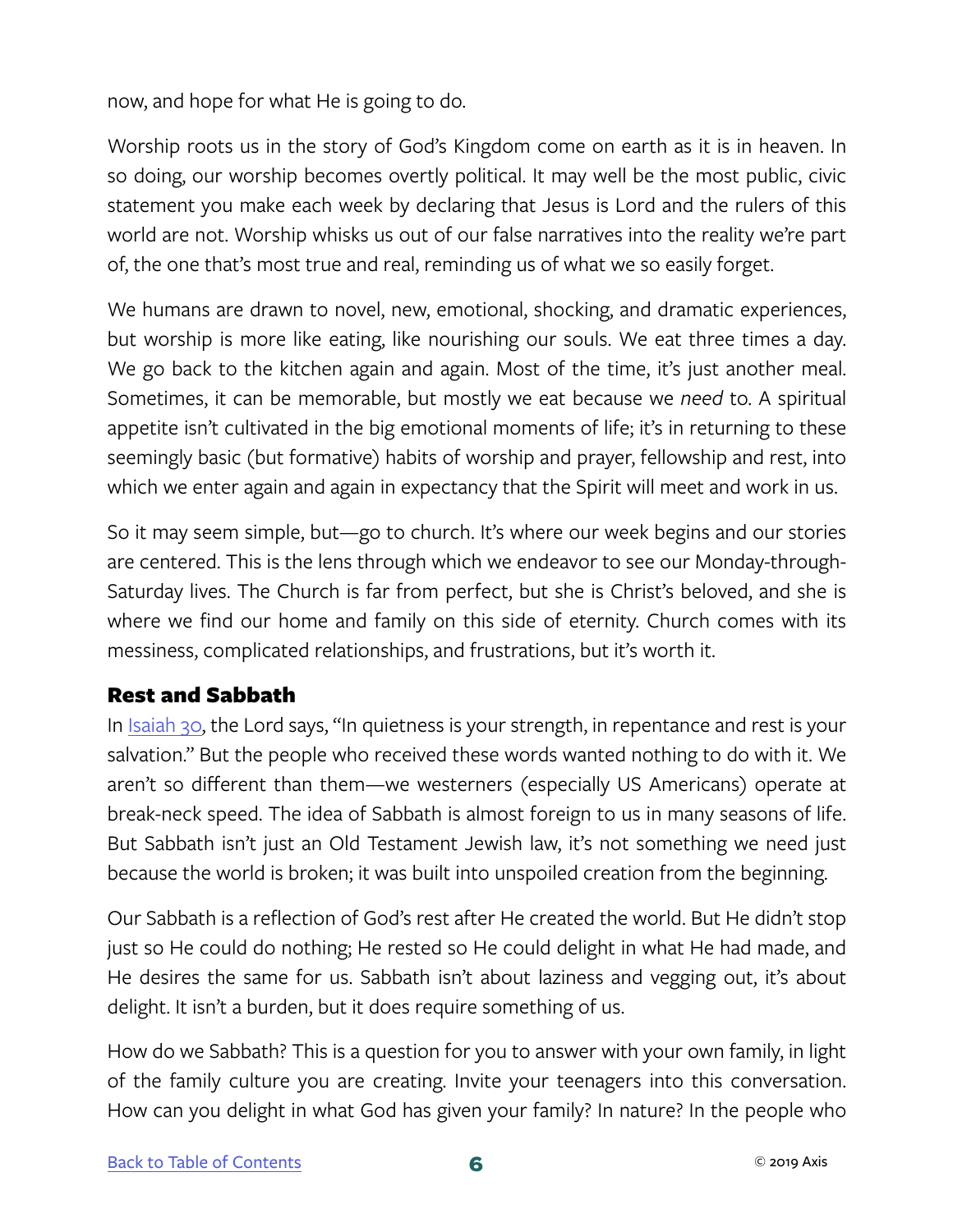surround you? In the people who live in this world with you? In good music and films and books? In sleep? In God Himself? We must stop believing that we won't get enough done if we don't keep going constantly. Our Father says, "Be still and know that I am God" [\(Psalm 46\)](https://www.biblegateway.com/passage/?search=psalm+46%3A10&version=NIV). He said this with the backdrop of the earth giving way, of uproars and the fall of kingdoms. We must make a habit of weekly rest, not just when things are comfortable and everything is checked off our lists.

Julie Canlis (author of *A Theology of the Ordinary*) and her husband Matt spent 13 years in Scotland, learning a different speed of life as they pastored a small, extremely rural parish. They learned how to "slow down to catch up with God" and live life at [the](https://www.livegodspeed.org/home) speed of relationship. Please take time to sit down with your teens and watch the [30-minute video](https://www.livegodspeed.org/home) they created at the end of their time in Scotland.

Is your family living at "Godspeed"? If not, what's preventing you? Is it something you desire? Be willing to ask those questions. We realize that we live in the western world, and we can't pretend that we don't; we can't isolate ourselves. So there are things we simply must do (e.g. we can't single handedly change the modern 9-5 work week). But we can analyze the time we do have power over and figure out what works for our families for carving out time for rest and Sabbath. Be forewarned! It won't be easy to do because it is so countercultural. But it, too, is worth it. (For a more robust discussion of Sabbath and rest, check out our [Parent's Guide to Sabbath & Rest](https://axis.org/product/membership-product-for-sabbath-rest/), written by Julie Canlis!)

#### Leisure

This may be surprising, but we weren't made to work from sunup to sundown every day of the week. A healthy life will have a balance of work and leisure. Notably, the Greek word for [leisure](https://www.brainpickings.org/2015/08/10/leisure-the-basis-of-culture-josef-pieper/) eventually became the English word "school." So yes, leisure is fun and rest and relaxation, but it's also learning and contemplation and delight.

Leisure is *not* an unnecessary luxury; it's essential to the health of our bodies and souls. Simply having weekends and vacations doesn't guarantee that we will actually partake in leisure. So it's important that we also build leisure into our "Ordinary Time." And there's a huge difference between leisure and idleness.

German philosopher Josef Pieper [explains](https://www.amazon.com/Leisure-Basis-Culture-Josef-Pieper/dp/0865972109/?tag=braipick-20):

*Leisure is a form of that stillness that is necessary preparation for accepting reality; only the person who is still can hear, and whoever is not still, cannot hear.*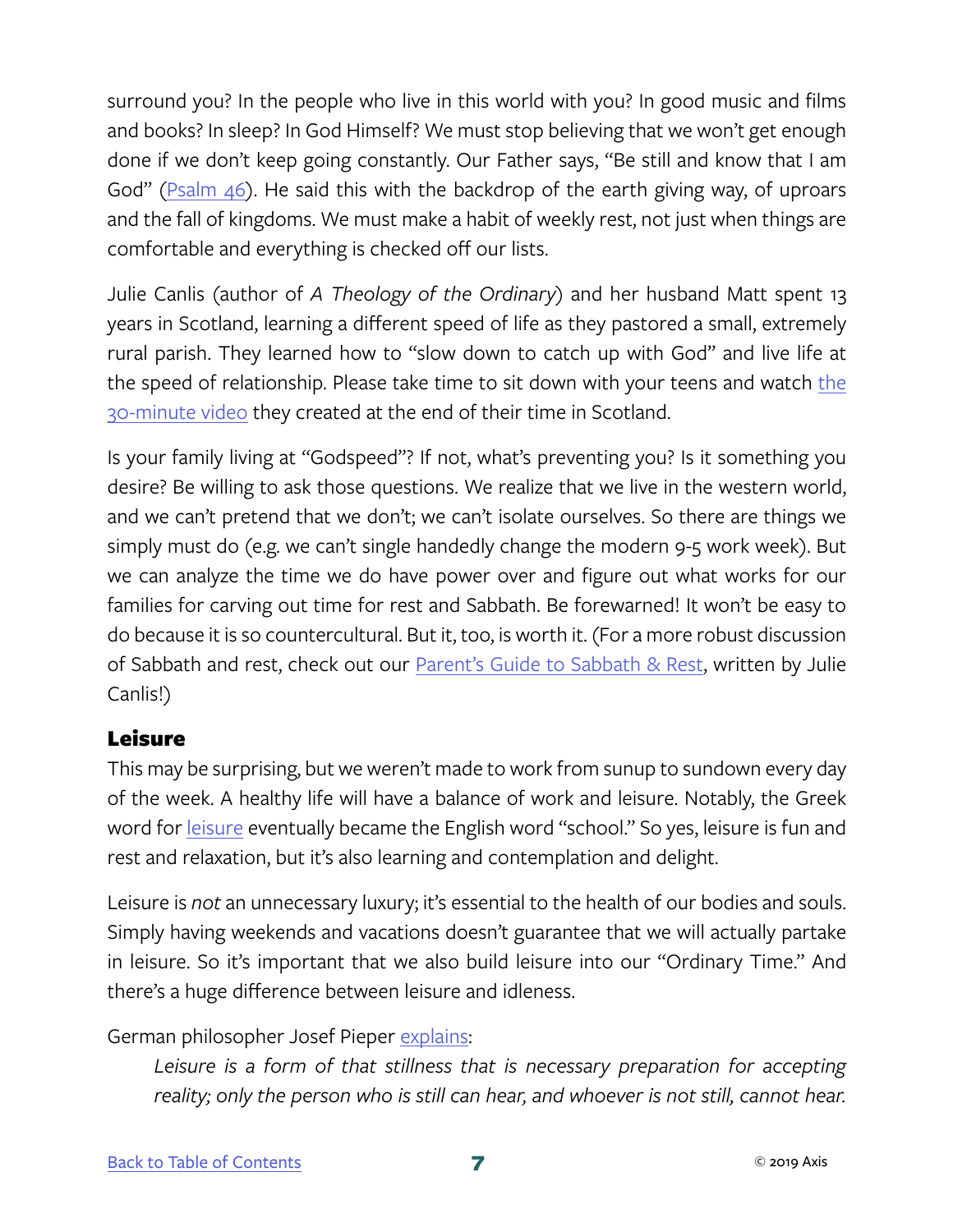*Such stillness is not mere soundlessness or a dead muteness; it means, rather, that the soul's power, as real, of responding to the real . . . has not yet descended into words. Leisure is the disposition of perceptive understanding, of contemplative beholding, and immersion—in the real.*

He continues:

*Leisure is not justified . . . in keeping the functionary human. . . . and this means that the human being does not disappear into the parceled-out world of his limited work-a-day function, but instead remains capable of taking in the world as a whole, and thereby to realize himself as a being who is oriented toward the whole of existence.*

So where leisure involves learning, stillness, and work that fulfills us, idleness simply involves constant consumption, entertainment, and even distraction. Where leisure leads to a deeper understanding and enjoyment of our humanity and world, idleness keeps us living on the surface, distracting us from ever confronting ourselves and our questions.

So as you consider how your family spends free time, ask yourself: Do we pursue things that are mind- and soul-numbing? Is our leisure merely functioning as an anesthetic to the rest of life? If every day ends with a Netflix binge, are we being formed into the people we want to be? Have we become like our idols, unable to really taste and see and smell ([Psalm 115](https://www.biblegateway.com/passage/?search=psalm+115&version=NIV))? What can we pursue that doesn't distract us but allows us to experience life more fully?

Tish Harrison Warren writes in *[Liturgy of the Ordinary](https://www.amazon.com/Liturgy-Ordinary-Sacred-Practices-Everyday/dp/0830846239)*:

*Our addiction to stimulation, input, and entertainment empties us out and makes us boring—unable to embrace the ordinary wonders of life in Christ. . . . When we gaze at the richness of the gospel and the church and find them dull and uninteresting, it's actually we who have been hollowed out. . . . The demand for more and more and ever more—can turn a healthy pleasure into an addiction. We become insatiable. Our ability to enjoy something is diminished to the extent that it becomes a false god.*

Our souls need to revel in familiar and repetitive simplicities of life. Young children are always saying "again, again" to the ordinary delights of this creation. Do we say, "Look, there's another sunrise! I can't wait for the next one!"? Or are we always looking for the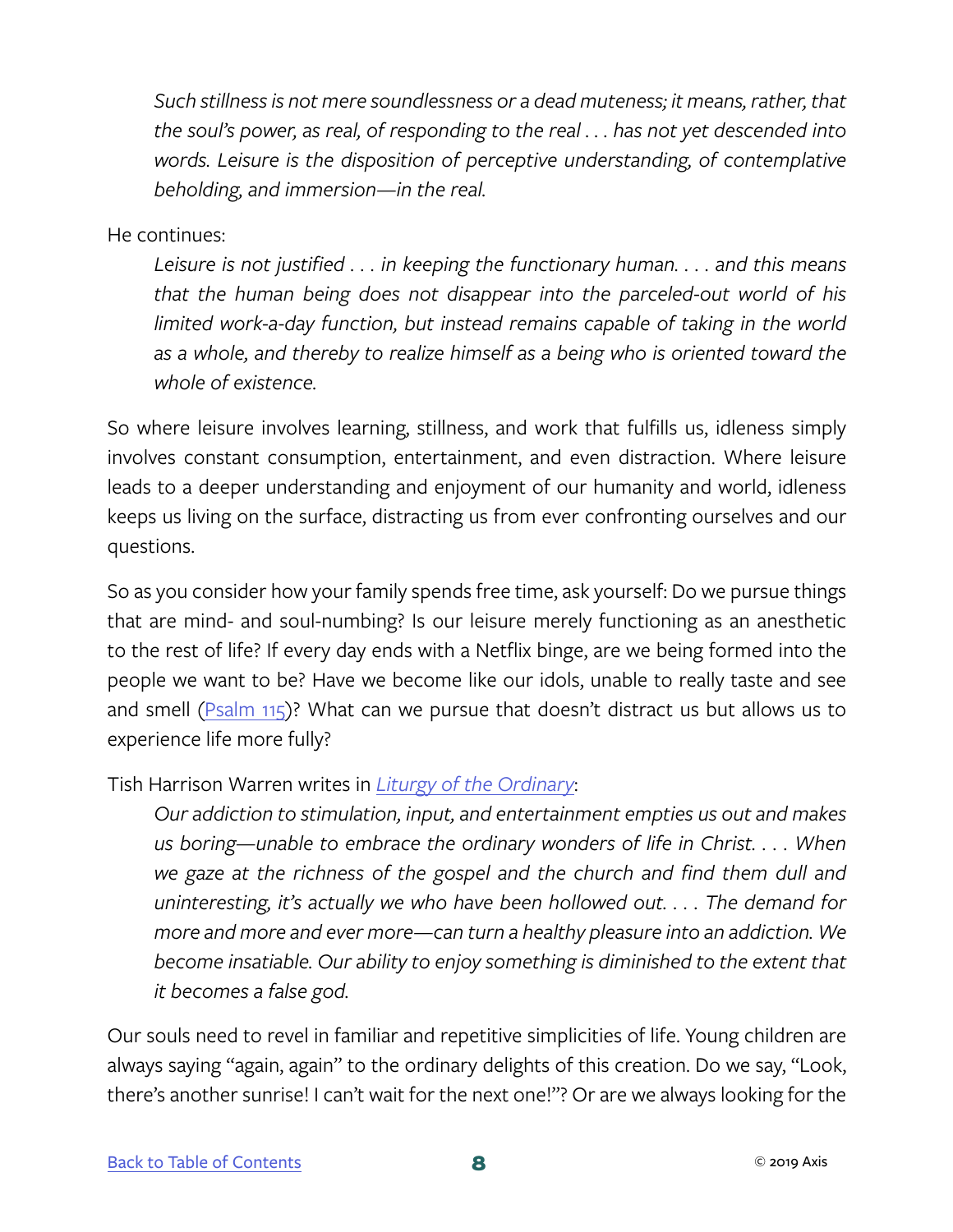novel, bigger, better, new, exciting? Are stillness and silence, solitude and contemplation a part of our lives? Are we old enough to read [fairy tales](https://www.goodreads.com/quotes/56726-i-wrote-this-story-for-you-but-when-i-began) again?

Leisure is also about beauty. Beauty beckons for us to behold it, but it also requires something of us. True beauty confronts us with our own lack, so we hide our faces and retreat to our addictions. We settle for less-beautiful forms, and practicality becomes the measure of our time. The Gospel gets intellectualized and reduced to facts. We must let ourselves behold the *beauty* of the Gospel.

On one hand, we are gluttons for cheap pleasure; on the other, we're too practical to take the time to enjoy and invest in **true** beauty.

[This article](https://www.brainpickings.org/2015/08/10/leisure-the-basis-of-culture-josef-pieper/) argues that "leisure is the seedbed of the creative impulse, absolutely necessary for making art and doubly so for enjoying it." In fact, there's no shortage of articles on the internet about the importance of boredom, particularly for creativity. But it's also how we really begin to enjoy the simple joys of life. Unstructured downtime helps us to be present to what's right in front of us. Let your kids be bored. Prioritize this down time, or else it won't happen.

Without leisure, burnout is inevitable. But when leisure has a healthy place in our lives, the delight we experience refreshes us so that we can enjoy our work and pour ourselves into it in a healthy way.

#### Work

When we think of joining God in His mission in this world, we probably think of church ministry, evangelism, and missions, *not* of engineering, teaching, banking, and other "secular" jobs. But this is an unnecessary distinction. Kingdom work is doing what God made us to do and being who He made us to be: both pastor and park ranger, mother and father, neighbor and friend, gardener and golfer. Whenever we steward, create, bring order and flourishing, beautify, teach, relate, restore, construct, and nurture (and that list is by no means exhaustive), we are participating in the work of God.

God brought order from chaos, formed that which was formless, and invited us to be sub-creators with Him. There are no such things as "secular" and "sacred" work: You can be called to be a missionary or a farmer, and neither is less holy or less spiritual. Additionally, a job isn't holy *solely because of its evangelistic potential*. It's holy when it's done unto the Lord and when it reflects His image and imprint on our lives. Canlis asks, "If God is the Lord of all creation, can there be a realm where He is not working toward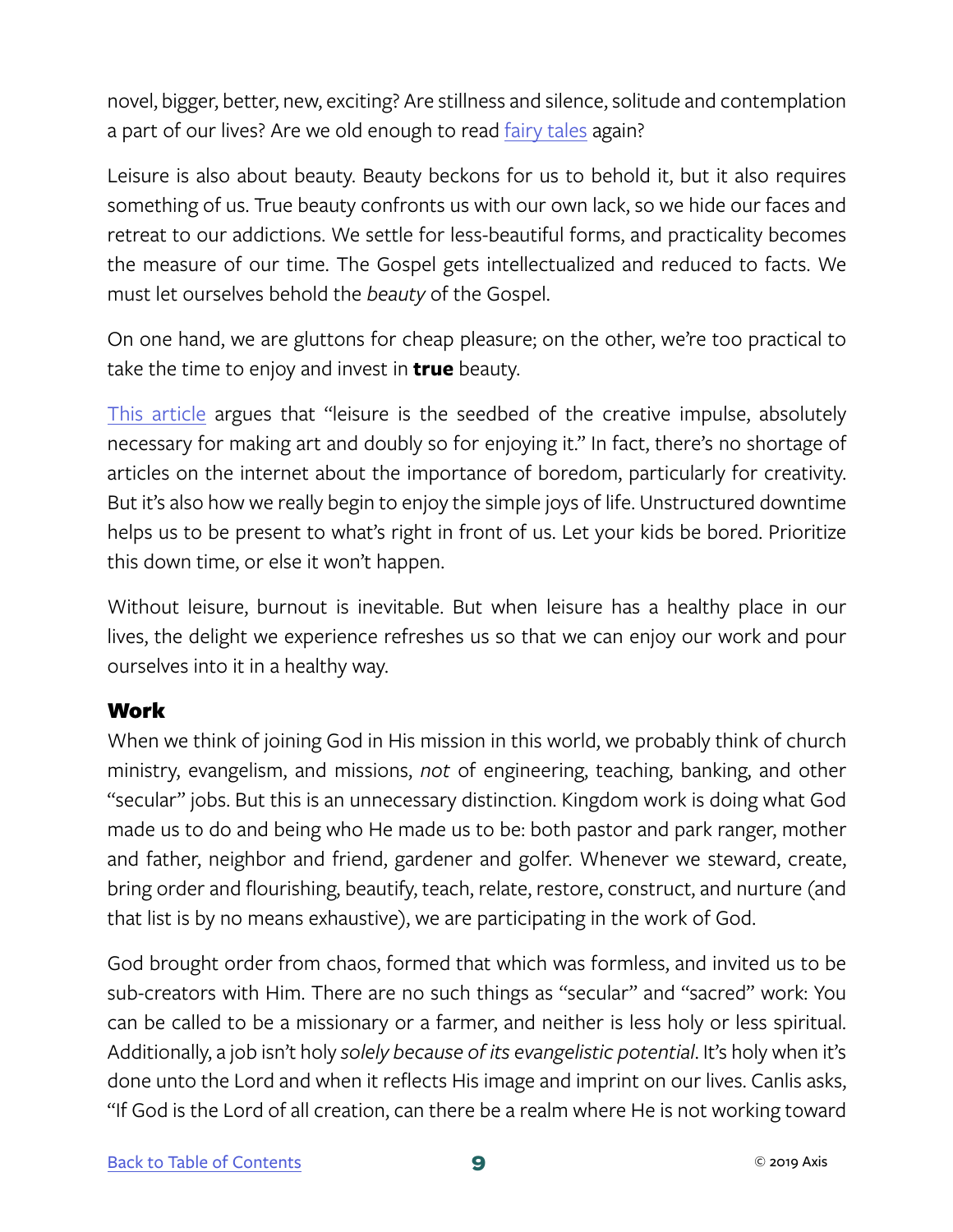its redemption?" (*A Theology of the Ordinary*).

*Vocation* goes beyond the jobs we hold and the roles we play; it more speaks to *who we are*. Who has God made each of us to be? What do we bring to each of our roles and tasks? Roles change in different seasons of life, locations, and opportunities. Sometimes they very much line up with our vocational callings, and sometimes they aren't what we want to be doing at all. The beauty of vocation is that we aren't limited by circumstances—we can always bring who we are to what we do.

We often talk about future career paths with our teens, but what about vocation? How are we inspiring and leading our kids to define and discover their vocation? How are we affirming in them who we see God making them into? Don't just tell them anything is possible and they can do whatever they want—help them identify what that might *actually* look like, without limiting it to their future job. Push back against a neverending quest for the perfect career. Instead of beginning the conversation with college degrees or jobs, begin with who God made them to be wherever they are and whatever they're doing, *even and especially right now*.

#### Love

All of this is great, but it can't be *all* about ourselves and our families. In light of the Gospel and God's mission in this world, how do we love our neighbors? How do we orient our lives around the common good? To answer this, we must ask, "Who is my neighbor?" This conversation is politically charged at the moment, and we don't need to go into that, but love for neighbor is key to the Gospel. Think of the person who is outside of your circle, who, for reason of their ethnicity, sexual preference, or religion, isn't part of the story as you see it. *They are your neighbor*, whether you're comfortable with that or not. Jesus continually confronted the people of His day to broaden their definition of neighbor to include the outsider.

Try reading or listening to *[The Hiding Place](https://www.amazon.com/Hiding-Place-Triumphant-Story-Corrie/dp/0553256696)* by Corrie ten Boom together as a family. Consider the sacrifice of the ten Booms, look at the way they opened their home and their very lives. Be willing to ask hard questions of your own family. Is how you're living right now preparing you to choose what they did, choosing others over self, modeling Jesus' sacrificial love to those who "don't make the cut"or who are different?

#### Grief

We live in the act of God's story that's between redemption and final restoration. We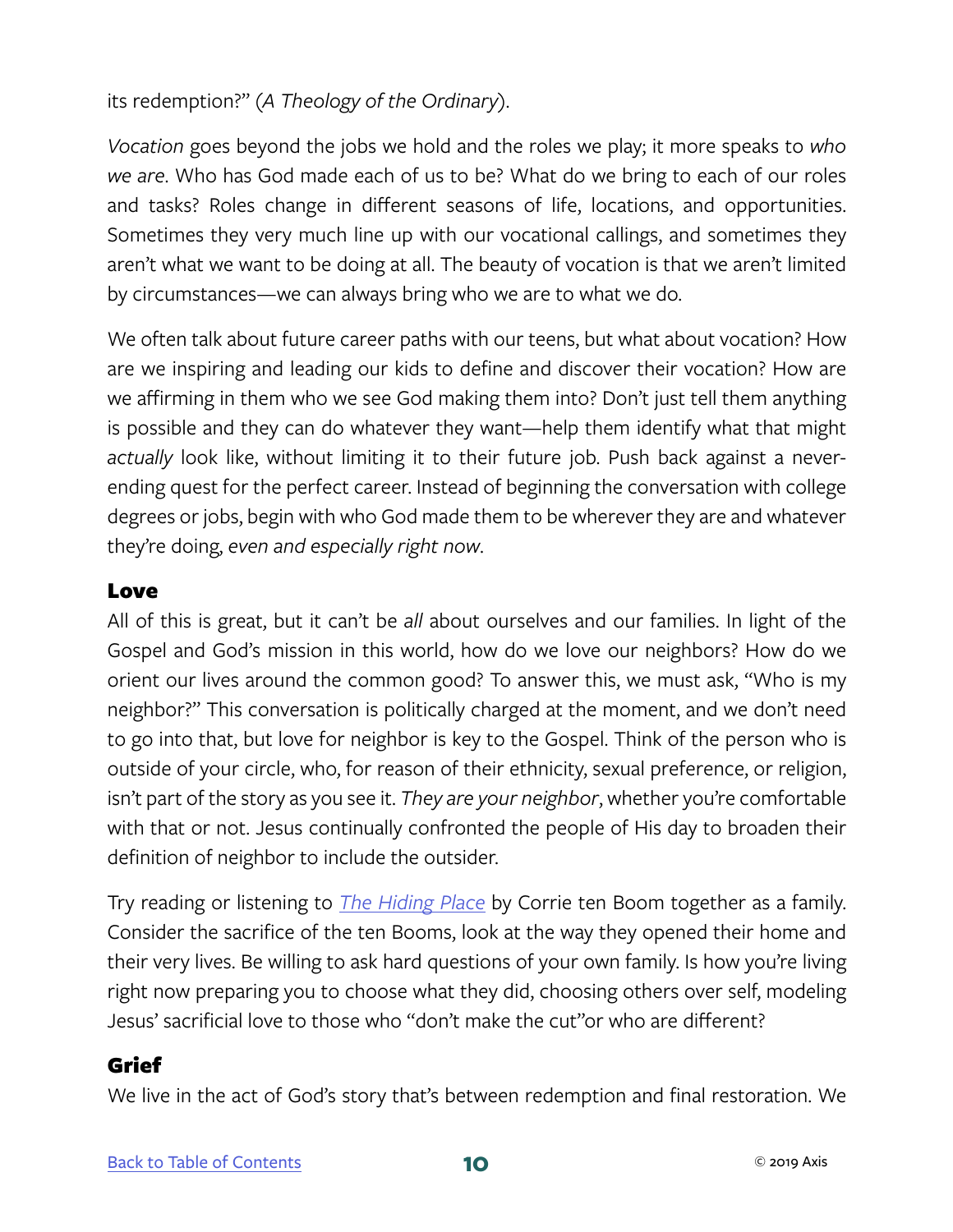<span id="page-12-0"></span>desire our stories to only be full of the good things. We want the world to be as it should be. And this is good. But the prince of this world has not been banished forever, and creation still bears the weight of the curse, so inevitably life will also be marked by sorrow and grief. Jesus wept for the world, and He also grieved the pain He was about to endure. We can allow sorrow and grief and anguish to be a part of our lives without feeling like we are living outside of God's joy for us. We press on as Jesus did for the joy set before us.

We hope that work and sabbath, leisure and love are "ordinary" parts of our lives—that they happen regularly, that they mark our days. However, if you read all of this and think, "Oh great, here are more ways I'm failing, here's another list of things I need to do better. I'll never be able to live a Gospel-shaped life," you're right. But that is the beauty of the Gospel: We can't do this ourselves. It's only because of what God has done that we can live in the freedom of this new way of life. And that's really what it is—freedom. Our sinful natures want to resist and say this is the hard way, but the deeper reality is that life in light of the Gospel is how it's supposed to be.

## **How do I help my teens see the ordinary from this perspective?**

Perhaps no one desires the extraordinary more than teenagers. The last thing they want is a life that is "ordinary" (thanks, Instagram). Teens aren't naturally inclined to and often haven't reached a place of maturity where they can appreciate the ordinary, simple, mundane parts of life. Childhood is full of enchantment and imagination, and disenchantment often naturally sets in during the teenage years as we encounter some of the harsh realities of life. The hope is that we will reach a stage of "re-enchantment," when our imaginations will once again be engaged and we can appreciate stories and fairy tales once again. "[It's only what we learn](http://www.beliefnet.com/faiths/catholic/2003/09/ordinary-time.aspx) while doing what seems to be basically routine that really counts: how to endure, how to produce, how to make life rich at its most mundane moments."

Childhood and young adulthood doesn't feel ordinary. It's always changing. You're always looking forward to the next birthday, the next grade in school, the next, the next, the next. Always looking for the bigger and better. Help your teens slow down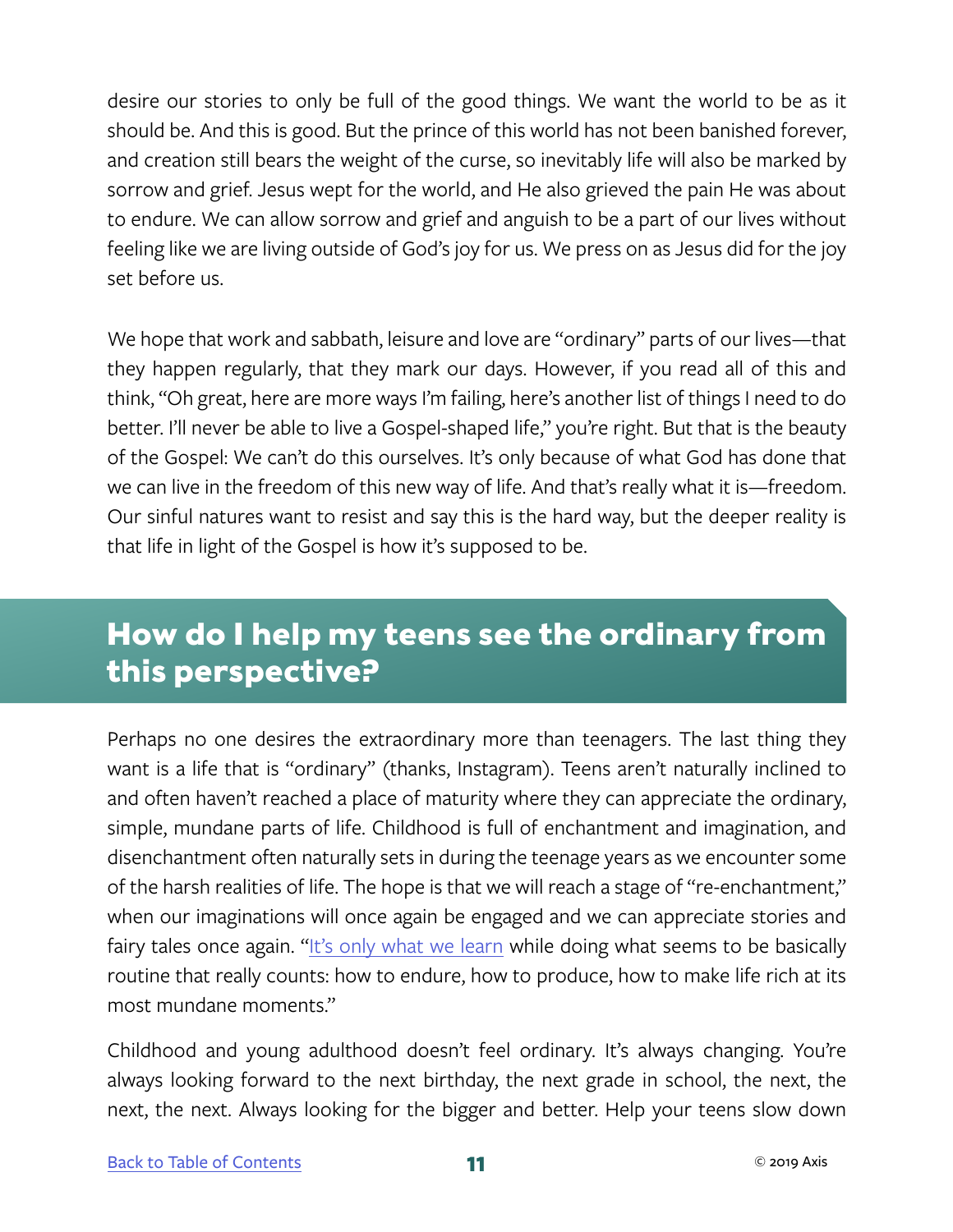<span id="page-13-0"></span>and encourage them to enjoy what's right now. We don't want them to be averse to things like starting families and "settling down" because they think they always need to be seeking something new and different or bigger and better. **And we can only encourage this in them when we model it ourselves, when we ourselves aren't constantly pursuing the bigger and better.** Prepare your teens for ordinary life, and show them that it is good. But give them time. You were their age once, too.

## **What are some other habits for a gospelshaped life?**

- **1. Spiritual disciplines** keep us awake to what God is doing, and root us in the story of which we're a part. We mentioned reading the Bible, which, of course, is a wonderful habit to cultivate. A personal, individual quiet time is great, and so is reading the Bible with a group. The Institute for Bible Reading has a great [blog series](https://instituteforbiblereading.org/no-bible-to-know-bible-part-1/) on how to engage with the Bible and why it's important to do so in community. Check out their website for more ideas on [how to read the Bible](https://instituteforbiblereading.org/immerse/) in context and in community with your church or even as a family. And check out our [Parent's](https://axis.org/product/membership-product-for-the-bible/) [Guide to the Bible](https://axis.org/product/membership-product-for-the-bible/). It's been mentioned in other parent guides, but the Daily Office is a great way to pray as a family in a way that's rooted in Scripture. Check out this [Daily Office podcast](https://itunes.apple.com/us/podcast/audio-daily-office-the-trinity-mission/id604914110?mt=2) by the Trinity Mission, and try listening to it in the car together. (Their website has [more ideas](http://thetrinitymission.org/guide/) on how to engage with their podcast, even out-loud.)
- **2. Fellowship and hospitality** easily get pushed aside by our busy schedules, but don't underestimate their importance. Try designating one night a week to invite people over for dinner, even if it just means ordering pizza!
- **3. Pick a theme** for Ordinary Time as a family. In the ordinary everyday, what makes your family your family? It doesn't have to be hyper-spiritual. Or pick one really ordinary thing to be intentional in: eating well, sleeping, spending money, leisure, praying, worshiping at church, Sabbath…
- 4. Develop a family mission statement and/or a Rule of Life, which is a "wellthought-out, general description of how you want to live your life to the glory of Jesus Christ." [This guide](http://thetrinitymission.org/wp-content/uploads/2016/03/Creating-a-Rule-of-Life-for-Yourself-and-Your-Family.pdf) is perhaps a little more intense than necessary, but it's a good starting point and offers some great ideas. This might be a great tool to offer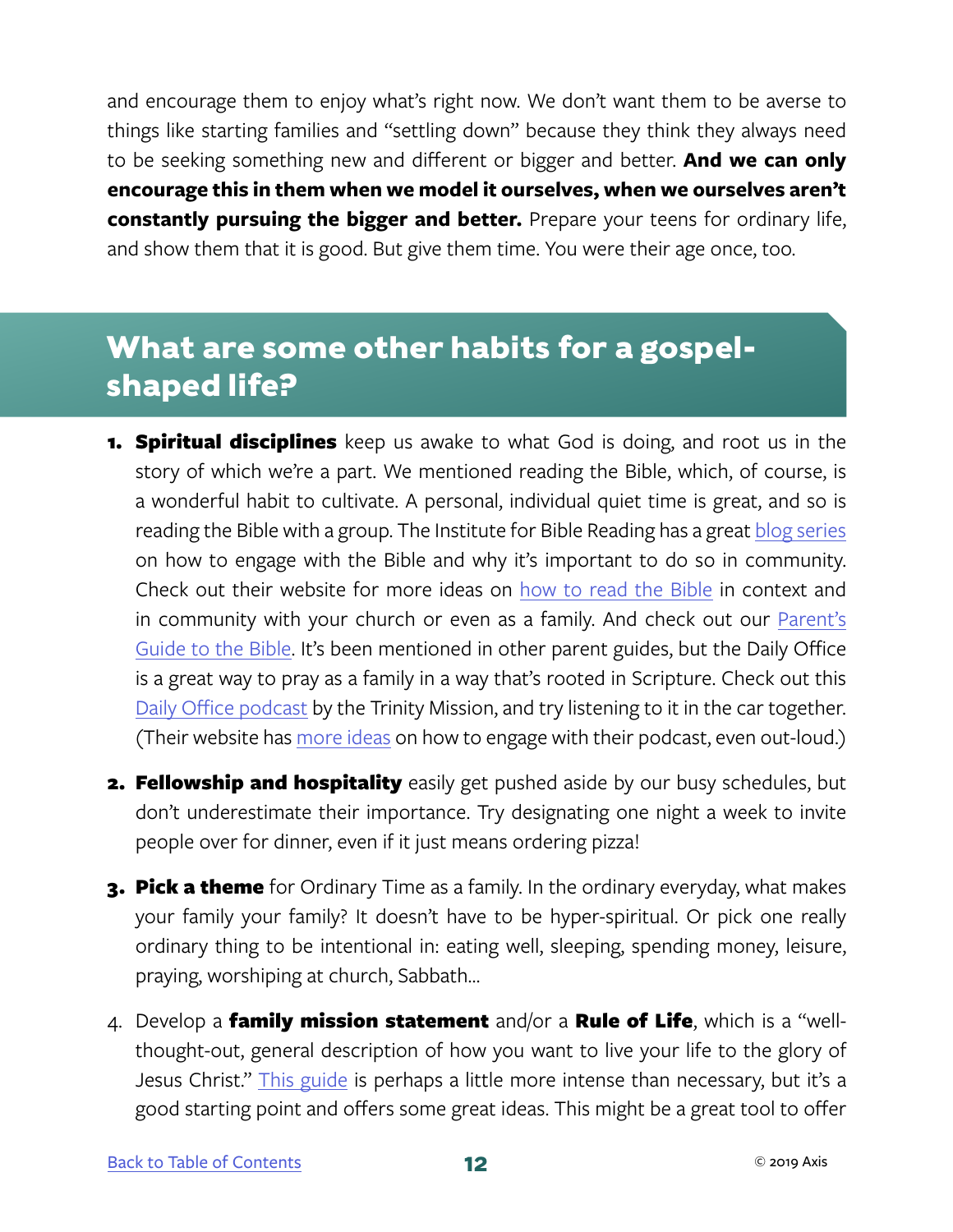<span id="page-14-0"></span>to teens to complete on their own. Complete your own as well and then come back together and share what everyone has come up with.

## **Final thoughts**

Our lives can be ordinary while still being extremely important and meaningful and significant. Ordinary doesn't mean apathetic or lack of care; it means practicing the presence of God at all times and in all ways. "[He is with us](https://www.goodreads.com/quotes/tag/ordinary-time) in our kitchens, at our tables, with our visitors, and on our farms." And because He is with us always, nothing really is ordinary after all.

## **Related Axis Resources**

- *• [The Culture Translator](http://axis.org/ct)*, a **free** weekly email that offers biblical insight on all things teen-related
- [A Parent's Guide to Lent](https://axis.org/product/membership-product-for-lent/)
- [A Parent's Guide to Holy Week & Easter](https://axis.org/product/membership-product-for-easter/)
- [A Parent's Guide to Advent](https://axis.org/product/membership-product-for-a-parents-guide-to-advent/)
- [A Parent's Guide to the 12 Days of Christmas](https://axis.org/product/membership-product-for-12-days-of-christmas/)
- [A Parent's Guide to the Bible](https://axis.org/product/membership-product-for-the-bible/)
- [A Parent's Guide to Sabbath & Rest](https://axis.org/product/membership-product-for-sabbath-rest/)
- [Prayer Video Kit](https://axis.org/product/prayer/)
- [Bible Video Kit](https://axis.org/product/bible/)
- Check out [axis.org](https://axis.org) for even more resources!
- If you'd like access to all of our digital resources, both current and yet to come, for one low yearly or monthly fee, check out the [All Axis Pass](https://axis.org/aap)!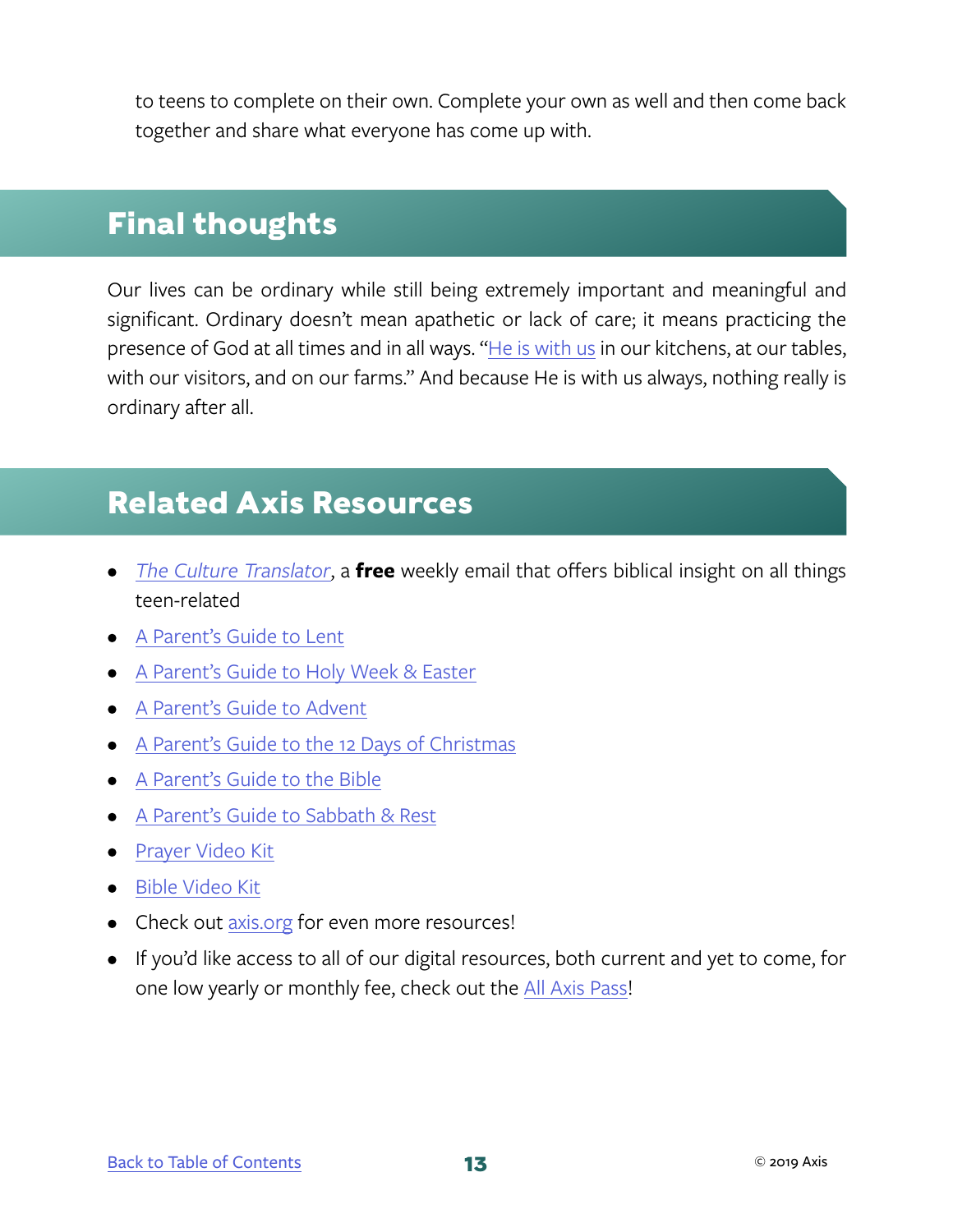## <span id="page-15-0"></span>**Additional Resources**

- *• [Liturgy of the Ordinary](https://www.amazon.com/Liturgy-Ordinary-Sacred-Practices-Everyday/dp/0830846239)* by Tish Harrison Warren
- *• [Every Moment Holy](https://store.rabbitroom.com/products/every-moment-holy)*, a book of prayers and liturgies for daily, ordinary life
- *• [Theology of the Ordinary](https://www.amazon.com/Theology-Ordinary-Julie-Canlis/dp/0692840281)* by Julie Canlis
- *• [The Practice of the Presence of God](https://www.christianbook.com/the-practice-of-the-presence-god/brother-lawrence/9780883681053/pd/84667?event=ESRCQ)* by Brother Lawrence
- **[Social Self-Care](https://theartofsimple.net/podcast/121/) podcast series**

## **Support Axis to get more resources like this!**

Thanks so much for purchasing this Parent Guide from Axis! As a 501(c)(3) nonprofit ministry, Axis invests all proceeds from your purchases back into the creation of more quality content like this. By purchasing this and [other content](https://axis.org) from Axis, you support our ministry, allowing us to come alongside you in your parenting and/or discipleship journey.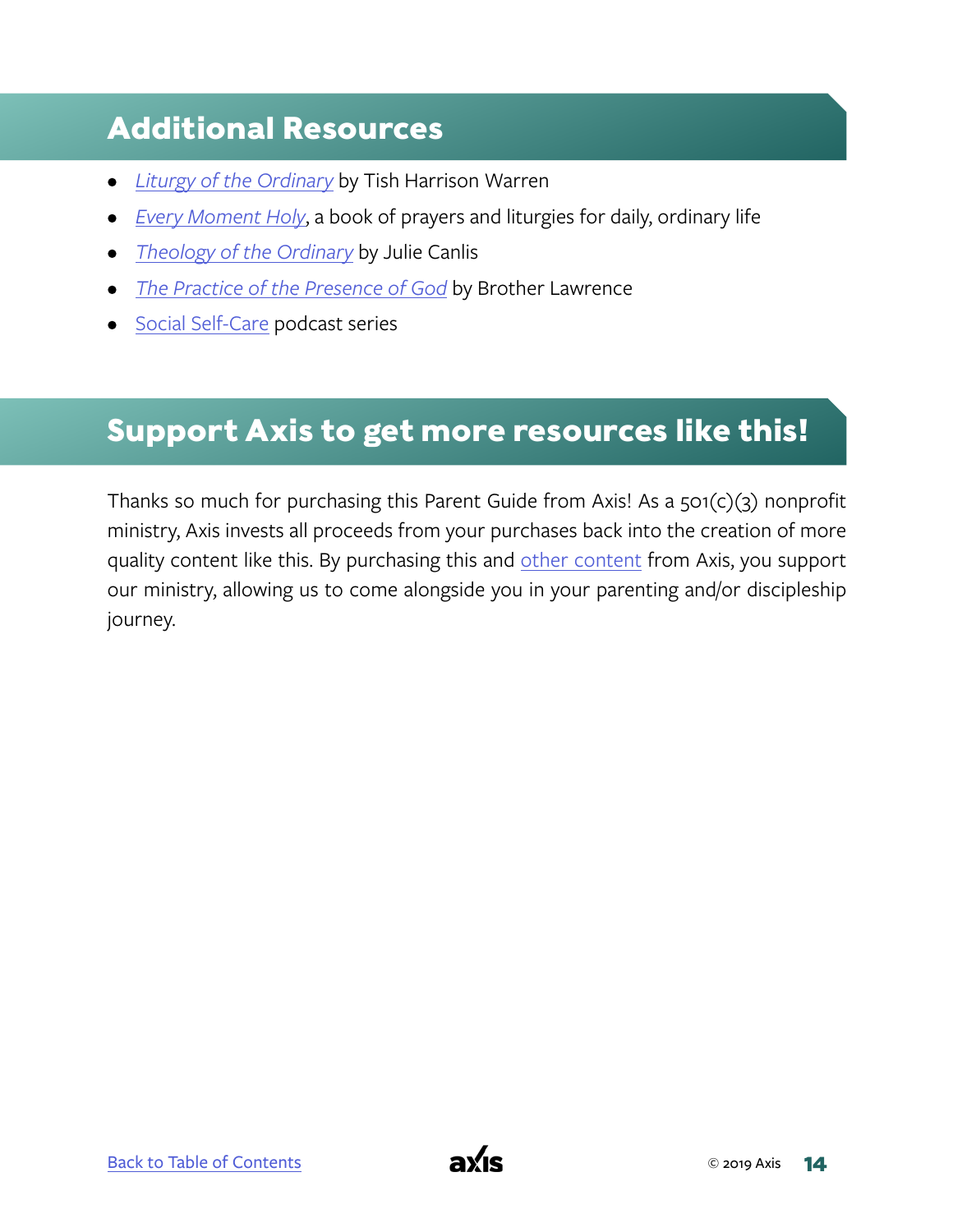## <span id="page-16-0"></span>ORDINARY TIME A Parent's Guide to

## **Recap**

- "Ordinary" Time is the space between Pentecost and Advent, a total of six months every year.
- Ordinary doesn't mean boring! It comes from the word "ordinal," meaning "counted." It's about practicing the presence of God in all times and in all ways.
- As important as Christmas, Easter, and other exciting events are, what we do with our normal, ordinary, everyday lives matters too.
- While doing radical things for Christ is good, it's equally important that we do the mundane, ordinary tasks for Him as well. These mundane tasks aren't distractions from what we're made to do; they are what we're made to do.
- Ordinary Time's components are: Time (what is my family's time centered around?); Worship; Rest and Sabbath (how can we delight in what God has given us?); Leisure (what can we pursue that allows us to experience life more fully?); Work/Vocation (who has God made each of us to be?); Love (how do we orient our lives around the common good?); and Grief.
- Teens often desire the extraordinary and are often told that only extraordinary lives matter. Help them to slow down, enjoy what's right now, and see God's grace in all things, big and small.
- Teens need us to model a life of devotion. We also need to stop pursuing bigger, better, more extraordinary in our own lives. It doesn't mean we can't work toward big things. It just means that that can't be what gives us meaning and identity.
- Spiritual disciplines, fellowship, and hospitality can also help us in our pursuit of gospel-shaped lives.

### **Hint: Screen shot or print this page to refer back to later!**